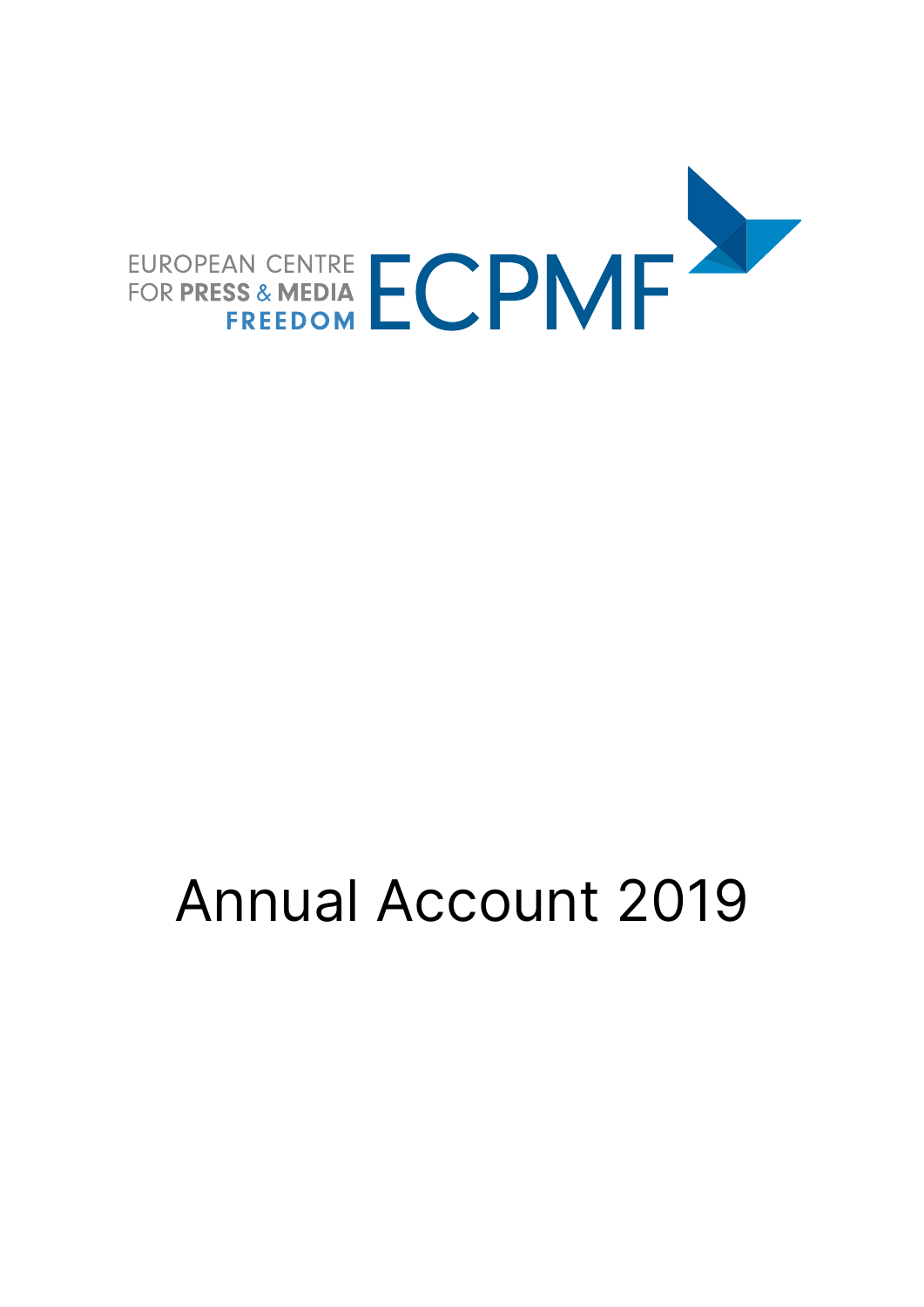## EUROPÄISCHES ZENTRUM FÜR PRESSE- UND MEDIENFREIHEIT, SCE mit beschränkter Haftung, Leipzig

European Centre for Press and Media Freedom, SCE, Limited Liability, Leipzig

Bilanz zum 31.Dezember 2019 Balance sheet at December 31, 2019

Einführende Bemerkung:

Der Jahresabschluss 2019 des Europäischen Zentrums für Presse- und Medienfreiheit SCE mbH ist nach einem neuen System aufgestellt: Es schlüsselt die Gewinn- und Verlustrechnung nach Aktivitäten auf. Das schafft höheres Maß an Transparenz: Es wird klarer, wofür Gelder eingenommen beziehungsweise ausgegeben wurden. Um die Projektkosten vergleichen zu können, ist dem Jahresabschluss 2019 der Anhang vom Jahresabschlusses 2018 beigefügt.

Zusätzlich haben wir eine Aufschlüsselung der sonstigen Vermögensgestände in den Anhang 2019 aufgenommen.

Introductory remarks:

Additionally, we have added information on the "other assets" into the Notes 2019. The annual account 2019 of the European Centre for Press and Media Freedom follows a new system: It splitts the profit and loss account into activities. This ensures more transparency as it gives a detailed picture of how money was generated and spent. We have added the notes of the annual account 2018 to create a comparibility between the two accounts.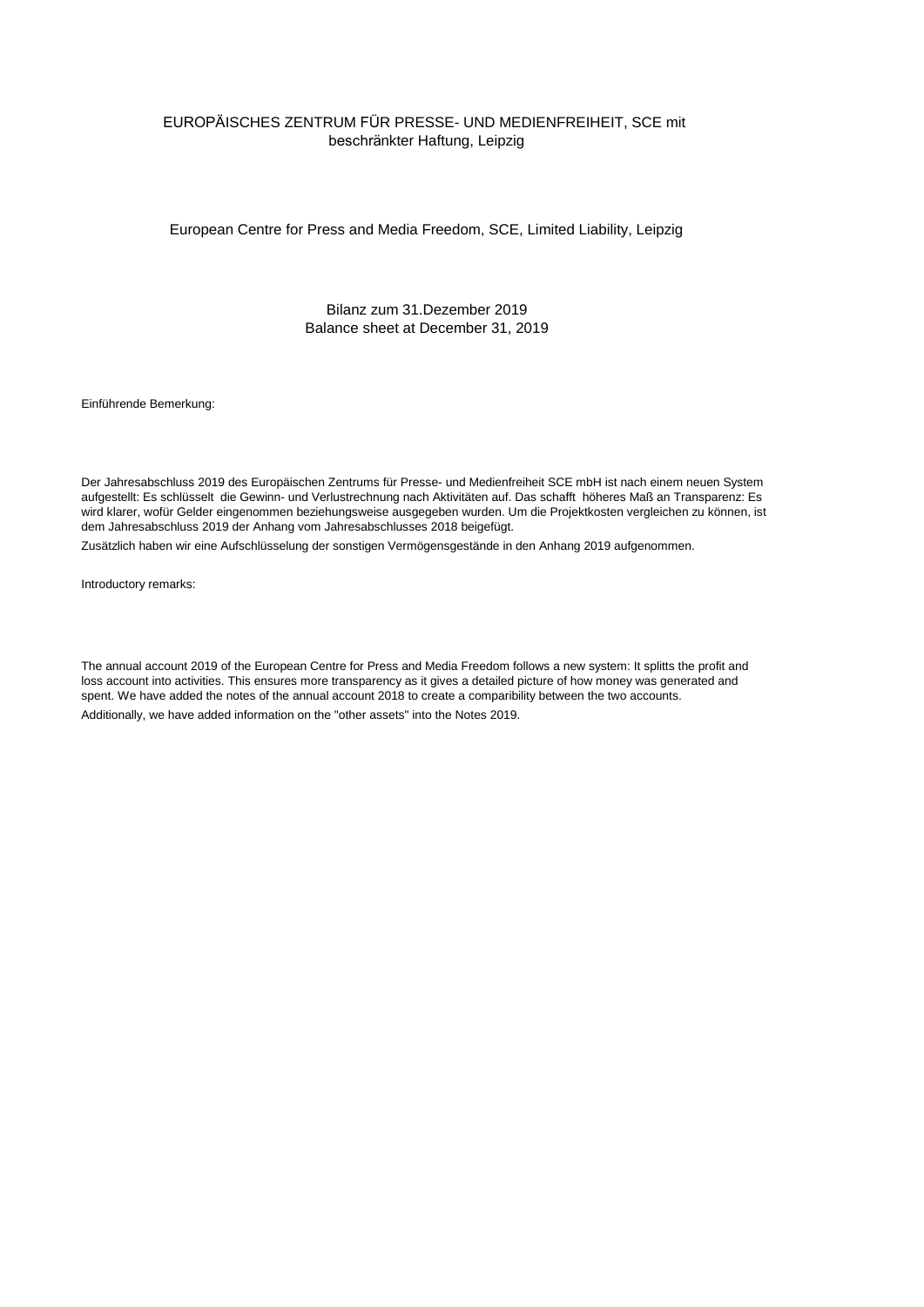#### EUROPÄISCHES ZENTRUM FÜR PRESSE- UND MEDIENFREIHEIT, SCE mit beschränkter Haftung, Leipzig

## Bilanz zum 31.Dezember 2019

| <b>AKTIVA</b>                 |            |            | PASSIVA                          |            |            |
|-------------------------------|------------|------------|----------------------------------|------------|------------|
|                               | 31.12.2019 | 31.12.2018 |                                  | 31.12.2019 | 31.12.2018 |
|                               | <b>EUR</b> | <b>EUR</b> |                                  | <b>EUR</b> | <b>EUR</b> |
|                               |            |            | A: Eigenkapital:                 |            |            |
| A: Ausstehende Einlagen       | 300,00     | 400,00     | Geschäftsguthaben                |            |            |
|                               |            |            | Grundkapital ( gezahlt 09.10.15) | 30.000,00  | 30.000,00  |
| B: Umlaufvermögen:            |            |            |                                  |            |            |
| Sonstige Vermögensgegenstände | 175.640.00 | 7.031,00   | weitere Geschäftsauthaben        | 3.800.00   | 3.800,00   |
|                               |            |            | Bilanzgewinn/-verlust            | 1.171,28   | 598,77     |
| Kassenbestand, Guthaben bei   |            |            |                                  |            |            |
| Kreditinstituten              | 40.579.67  | 146.041.50 |                                  |            |            |
|                               |            |            | B: Rückstellungen:               |            |            |
| C: Rechnungsabgrenzungsposten |            | 137,11     | sonstige Rückstellungen          | 59.277.11  | 3.800.00   |
|                               |            |            | C. Verbindlichkeiten:            |            |            |
|                               |            |            | sonstige Verbindlichkeiten       | 93.671,28  | 16.608,38  |
|                               |            |            | D. Rechnungsabgrenzungsposten    | 28.600,00  | 100.000,00 |
|                               | 216.519.67 | 153.609.61 |                                  | 216.519.67 | 153.609,61 |

Gewinn- und Verlustrechnung für die Zeit vom 1. Januar bis 31. Dezember 2019

| 1. Erhaltene nicht steuerbare Zuschüsse<br>Zuschüsse der EU<br>635.620.74<br>1.018.453,17<br>Zuschüsse von öffentlichen Fördern<br>318.464,77<br>123.600,33<br>Sonstige Zuschüsse<br>225.119.88<br>92.955.70<br>Zuwendungen Dritter<br>3.200,00<br>3.000,00<br>Erlöse eigene Aktivitäten<br>2.638,13<br>500,00<br>2. Personalaufwand:<br>a. Gehälter<br>286.603,36<br>252.122,20<br>b. Freiberufliche Mitarbeiter<br>38.647,79<br>12.134,80<br>c. soziale Abgaben<br>124.068,67<br>142.358,95<br>3. Aufwendungen für Projekte<br>Anteile Projektpartner EU<br>316.080,33<br>Anteile Projektpartner Ukraine RPDI<br>86.462,85<br><b>OSF</b><br>Journalist in Residence NED<br>39.980.52<br>AA Aktivitäten<br>15.515,65<br>Konferenzen<br>35.876.13<br>Plug-Ins und externe Teilnahme an Veranstaltungen<br>2.400,94<br><b>Feasibility Study</b><br>15.000,00<br>Mitgliederverwaltung und Gremien<br>Monitoring<br>4.500,00<br>Übersetzungen<br>6.616,89<br>Artikel und Pressebeiträge<br>1.376,40<br>2.925,59<br>Campaigns<br>Journalist in Residence EU<br>798,39<br>Legal Support EU<br>10.700,00<br>Legal Support FPU<br>44.160,00<br><b>Practical Support</b><br>1.900.00<br>Workshops<br>10.914,75<br>Fact Finding Missions und Advocacy Missions<br>19.145,57<br>Interessenvertretung<br>932,35<br><b>Legal Stories</b><br>Journalist in Exil (BKM- Freistaat)<br>30.940,48<br>a. EU Grant<br>Anteile Projektpartner<br>597.790,90<br>Proiekte<br>100.656,96<br>Mitgliederverwaltung und Gremien<br>6.533,56<br>b. Auswärtiges Amt<br>Anteile Projektpartner<br>54.056,60<br>11.627,50<br>Projekte<br>c. Andere Projekte<br>6.570,57<br>69.236,53<br>73.035,12<br>4. sonstige betriebliche Aufwendungen<br>5. Jahresüberschuss / Jahresfehlbetrag.<br>1.770,05<br>112,32<br>6. Vortrag aus dem Vorjahr<br>598,77<br>711,09<br>7. Bilanzgewinn / Bilanzverlust<br>1.171,28<br>598,77<br>$\overline{\phantom{a}}$ | 1.1.-31.12.2019 | 1.1.-31.12.2018 |
|----------------------------------------------------------------------------------------------------------------------------------------------------------------------------------------------------------------------------------------------------------------------------------------------------------------------------------------------------------------------------------------------------------------------------------------------------------------------------------------------------------------------------------------------------------------------------------------------------------------------------------------------------------------------------------------------------------------------------------------------------------------------------------------------------------------------------------------------------------------------------------------------------------------------------------------------------------------------------------------------------------------------------------------------------------------------------------------------------------------------------------------------------------------------------------------------------------------------------------------------------------------------------------------------------------------------------------------------------------------------------------------------------------------------------------------------------------------------------------------------------------------------------------------------------------------------------------------------------------------------------------------------------------------------------------------------------------------------------------------------------------------------------------------------------------------------------------------------------------------------------------------------------------------------|-----------------|-----------------|
|                                                                                                                                                                                                                                                                                                                                                                                                                                                                                                                                                                                                                                                                                                                                                                                                                                                                                                                                                                                                                                                                                                                                                                                                                                                                                                                                                                                                                                                                                                                                                                                                                                                                                                                                                                                                                                                                                                                      | <b>EUR</b>      | <b>EUR</b>      |
|                                                                                                                                                                                                                                                                                                                                                                                                                                                                                                                                                                                                                                                                                                                                                                                                                                                                                                                                                                                                                                                                                                                                                                                                                                                                                                                                                                                                                                                                                                                                                                                                                                                                                                                                                                                                                                                                                                                      |                 |                 |
|                                                                                                                                                                                                                                                                                                                                                                                                                                                                                                                                                                                                                                                                                                                                                                                                                                                                                                                                                                                                                                                                                                                                                                                                                                                                                                                                                                                                                                                                                                                                                                                                                                                                                                                                                                                                                                                                                                                      |                 |                 |
|                                                                                                                                                                                                                                                                                                                                                                                                                                                                                                                                                                                                                                                                                                                                                                                                                                                                                                                                                                                                                                                                                                                                                                                                                                                                                                                                                                                                                                                                                                                                                                                                                                                                                                                                                                                                                                                                                                                      |                 |                 |
|                                                                                                                                                                                                                                                                                                                                                                                                                                                                                                                                                                                                                                                                                                                                                                                                                                                                                                                                                                                                                                                                                                                                                                                                                                                                                                                                                                                                                                                                                                                                                                                                                                                                                                                                                                                                                                                                                                                      |                 |                 |
|                                                                                                                                                                                                                                                                                                                                                                                                                                                                                                                                                                                                                                                                                                                                                                                                                                                                                                                                                                                                                                                                                                                                                                                                                                                                                                                                                                                                                                                                                                                                                                                                                                                                                                                                                                                                                                                                                                                      |                 |                 |
|                                                                                                                                                                                                                                                                                                                                                                                                                                                                                                                                                                                                                                                                                                                                                                                                                                                                                                                                                                                                                                                                                                                                                                                                                                                                                                                                                                                                                                                                                                                                                                                                                                                                                                                                                                                                                                                                                                                      |                 |                 |
|                                                                                                                                                                                                                                                                                                                                                                                                                                                                                                                                                                                                                                                                                                                                                                                                                                                                                                                                                                                                                                                                                                                                                                                                                                                                                                                                                                                                                                                                                                                                                                                                                                                                                                                                                                                                                                                                                                                      |                 |                 |
|                                                                                                                                                                                                                                                                                                                                                                                                                                                                                                                                                                                                                                                                                                                                                                                                                                                                                                                                                                                                                                                                                                                                                                                                                                                                                                                                                                                                                                                                                                                                                                                                                                                                                                                                                                                                                                                                                                                      |                 |                 |
|                                                                                                                                                                                                                                                                                                                                                                                                                                                                                                                                                                                                                                                                                                                                                                                                                                                                                                                                                                                                                                                                                                                                                                                                                                                                                                                                                                                                                                                                                                                                                                                                                                                                                                                                                                                                                                                                                                                      |                 |                 |
|                                                                                                                                                                                                                                                                                                                                                                                                                                                                                                                                                                                                                                                                                                                                                                                                                                                                                                                                                                                                                                                                                                                                                                                                                                                                                                                                                                                                                                                                                                                                                                                                                                                                                                                                                                                                                                                                                                                      |                 |                 |
|                                                                                                                                                                                                                                                                                                                                                                                                                                                                                                                                                                                                                                                                                                                                                                                                                                                                                                                                                                                                                                                                                                                                                                                                                                                                                                                                                                                                                                                                                                                                                                                                                                                                                                                                                                                                                                                                                                                      |                 |                 |
|                                                                                                                                                                                                                                                                                                                                                                                                                                                                                                                                                                                                                                                                                                                                                                                                                                                                                                                                                                                                                                                                                                                                                                                                                                                                                                                                                                                                                                                                                                                                                                                                                                                                                                                                                                                                                                                                                                                      |                 |                 |
|                                                                                                                                                                                                                                                                                                                                                                                                                                                                                                                                                                                                                                                                                                                                                                                                                                                                                                                                                                                                                                                                                                                                                                                                                                                                                                                                                                                                                                                                                                                                                                                                                                                                                                                                                                                                                                                                                                                      |                 |                 |
|                                                                                                                                                                                                                                                                                                                                                                                                                                                                                                                                                                                                                                                                                                                                                                                                                                                                                                                                                                                                                                                                                                                                                                                                                                                                                                                                                                                                                                                                                                                                                                                                                                                                                                                                                                                                                                                                                                                      |                 |                 |
|                                                                                                                                                                                                                                                                                                                                                                                                                                                                                                                                                                                                                                                                                                                                                                                                                                                                                                                                                                                                                                                                                                                                                                                                                                                                                                                                                                                                                                                                                                                                                                                                                                                                                                                                                                                                                                                                                                                      |                 |                 |
|                                                                                                                                                                                                                                                                                                                                                                                                                                                                                                                                                                                                                                                                                                                                                                                                                                                                                                                                                                                                                                                                                                                                                                                                                                                                                                                                                                                                                                                                                                                                                                                                                                                                                                                                                                                                                                                                                                                      |                 |                 |
|                                                                                                                                                                                                                                                                                                                                                                                                                                                                                                                                                                                                                                                                                                                                                                                                                                                                                                                                                                                                                                                                                                                                                                                                                                                                                                                                                                                                                                                                                                                                                                                                                                                                                                                                                                                                                                                                                                                      |                 |                 |
|                                                                                                                                                                                                                                                                                                                                                                                                                                                                                                                                                                                                                                                                                                                                                                                                                                                                                                                                                                                                                                                                                                                                                                                                                                                                                                                                                                                                                                                                                                                                                                                                                                                                                                                                                                                                                                                                                                                      |                 |                 |
|                                                                                                                                                                                                                                                                                                                                                                                                                                                                                                                                                                                                                                                                                                                                                                                                                                                                                                                                                                                                                                                                                                                                                                                                                                                                                                                                                                                                                                                                                                                                                                                                                                                                                                                                                                                                                                                                                                                      |                 |                 |
|                                                                                                                                                                                                                                                                                                                                                                                                                                                                                                                                                                                                                                                                                                                                                                                                                                                                                                                                                                                                                                                                                                                                                                                                                                                                                                                                                                                                                                                                                                                                                                                                                                                                                                                                                                                                                                                                                                                      |                 |                 |
|                                                                                                                                                                                                                                                                                                                                                                                                                                                                                                                                                                                                                                                                                                                                                                                                                                                                                                                                                                                                                                                                                                                                                                                                                                                                                                                                                                                                                                                                                                                                                                                                                                                                                                                                                                                                                                                                                                                      |                 |                 |
|                                                                                                                                                                                                                                                                                                                                                                                                                                                                                                                                                                                                                                                                                                                                                                                                                                                                                                                                                                                                                                                                                                                                                                                                                                                                                                                                                                                                                                                                                                                                                                                                                                                                                                                                                                                                                                                                                                                      |                 |                 |
|                                                                                                                                                                                                                                                                                                                                                                                                                                                                                                                                                                                                                                                                                                                                                                                                                                                                                                                                                                                                                                                                                                                                                                                                                                                                                                                                                                                                                                                                                                                                                                                                                                                                                                                                                                                                                                                                                                                      |                 |                 |
|                                                                                                                                                                                                                                                                                                                                                                                                                                                                                                                                                                                                                                                                                                                                                                                                                                                                                                                                                                                                                                                                                                                                                                                                                                                                                                                                                                                                                                                                                                                                                                                                                                                                                                                                                                                                                                                                                                                      |                 |                 |
|                                                                                                                                                                                                                                                                                                                                                                                                                                                                                                                                                                                                                                                                                                                                                                                                                                                                                                                                                                                                                                                                                                                                                                                                                                                                                                                                                                                                                                                                                                                                                                                                                                                                                                                                                                                                                                                                                                                      |                 |                 |
|                                                                                                                                                                                                                                                                                                                                                                                                                                                                                                                                                                                                                                                                                                                                                                                                                                                                                                                                                                                                                                                                                                                                                                                                                                                                                                                                                                                                                                                                                                                                                                                                                                                                                                                                                                                                                                                                                                                      |                 |                 |
|                                                                                                                                                                                                                                                                                                                                                                                                                                                                                                                                                                                                                                                                                                                                                                                                                                                                                                                                                                                                                                                                                                                                                                                                                                                                                                                                                                                                                                                                                                                                                                                                                                                                                                                                                                                                                                                                                                                      |                 |                 |
|                                                                                                                                                                                                                                                                                                                                                                                                                                                                                                                                                                                                                                                                                                                                                                                                                                                                                                                                                                                                                                                                                                                                                                                                                                                                                                                                                                                                                                                                                                                                                                                                                                                                                                                                                                                                                                                                                                                      |                 |                 |
|                                                                                                                                                                                                                                                                                                                                                                                                                                                                                                                                                                                                                                                                                                                                                                                                                                                                                                                                                                                                                                                                                                                                                                                                                                                                                                                                                                                                                                                                                                                                                                                                                                                                                                                                                                                                                                                                                                                      |                 |                 |
|                                                                                                                                                                                                                                                                                                                                                                                                                                                                                                                                                                                                                                                                                                                                                                                                                                                                                                                                                                                                                                                                                                                                                                                                                                                                                                                                                                                                                                                                                                                                                                                                                                                                                                                                                                                                                                                                                                                      |                 |                 |
|                                                                                                                                                                                                                                                                                                                                                                                                                                                                                                                                                                                                                                                                                                                                                                                                                                                                                                                                                                                                                                                                                                                                                                                                                                                                                                                                                                                                                                                                                                                                                                                                                                                                                                                                                                                                                                                                                                                      |                 |                 |
|                                                                                                                                                                                                                                                                                                                                                                                                                                                                                                                                                                                                                                                                                                                                                                                                                                                                                                                                                                                                                                                                                                                                                                                                                                                                                                                                                                                                                                                                                                                                                                                                                                                                                                                                                                                                                                                                                                                      |                 |                 |
|                                                                                                                                                                                                                                                                                                                                                                                                                                                                                                                                                                                                                                                                                                                                                                                                                                                                                                                                                                                                                                                                                                                                                                                                                                                                                                                                                                                                                                                                                                                                                                                                                                                                                                                                                                                                                                                                                                                      |                 |                 |
|                                                                                                                                                                                                                                                                                                                                                                                                                                                                                                                                                                                                                                                                                                                                                                                                                                                                                                                                                                                                                                                                                                                                                                                                                                                                                                                                                                                                                                                                                                                                                                                                                                                                                                                                                                                                                                                                                                                      |                 |                 |
|                                                                                                                                                                                                                                                                                                                                                                                                                                                                                                                                                                                                                                                                                                                                                                                                                                                                                                                                                                                                                                                                                                                                                                                                                                                                                                                                                                                                                                                                                                                                                                                                                                                                                                                                                                                                                                                                                                                      |                 |                 |
|                                                                                                                                                                                                                                                                                                                                                                                                                                                                                                                                                                                                                                                                                                                                                                                                                                                                                                                                                                                                                                                                                                                                                                                                                                                                                                                                                                                                                                                                                                                                                                                                                                                                                                                                                                                                                                                                                                                      |                 |                 |
|                                                                                                                                                                                                                                                                                                                                                                                                                                                                                                                                                                                                                                                                                                                                                                                                                                                                                                                                                                                                                                                                                                                                                                                                                                                                                                                                                                                                                                                                                                                                                                                                                                                                                                                                                                                                                                                                                                                      |                 |                 |
|                                                                                                                                                                                                                                                                                                                                                                                                                                                                                                                                                                                                                                                                                                                                                                                                                                                                                                                                                                                                                                                                                                                                                                                                                                                                                                                                                                                                                                                                                                                                                                                                                                                                                                                                                                                                                                                                                                                      |                 |                 |
|                                                                                                                                                                                                                                                                                                                                                                                                                                                                                                                                                                                                                                                                                                                                                                                                                                                                                                                                                                                                                                                                                                                                                                                                                                                                                                                                                                                                                                                                                                                                                                                                                                                                                                                                                                                                                                                                                                                      |                 |                 |
|                                                                                                                                                                                                                                                                                                                                                                                                                                                                                                                                                                                                                                                                                                                                                                                                                                                                                                                                                                                                                                                                                                                                                                                                                                                                                                                                                                                                                                                                                                                                                                                                                                                                                                                                                                                                                                                                                                                      |                 |                 |
|                                                                                                                                                                                                                                                                                                                                                                                                                                                                                                                                                                                                                                                                                                                                                                                                                                                                                                                                                                                                                                                                                                                                                                                                                                                                                                                                                                                                                                                                                                                                                                                                                                                                                                                                                                                                                                                                                                                      |                 |                 |
|                                                                                                                                                                                                                                                                                                                                                                                                                                                                                                                                                                                                                                                                                                                                                                                                                                                                                                                                                                                                                                                                                                                                                                                                                                                                                                                                                                                                                                                                                                                                                                                                                                                                                                                                                                                                                                                                                                                      |                 |                 |
|                                                                                                                                                                                                                                                                                                                                                                                                                                                                                                                                                                                                                                                                                                                                                                                                                                                                                                                                                                                                                                                                                                                                                                                                                                                                                                                                                                                                                                                                                                                                                                                                                                                                                                                                                                                                                                                                                                                      |                 |                 |
|                                                                                                                                                                                                                                                                                                                                                                                                                                                                                                                                                                                                                                                                                                                                                                                                                                                                                                                                                                                                                                                                                                                                                                                                                                                                                                                                                                                                                                                                                                                                                                                                                                                                                                                                                                                                                                                                                                                      |                 |                 |
|                                                                                                                                                                                                                                                                                                                                                                                                                                                                                                                                                                                                                                                                                                                                                                                                                                                                                                                                                                                                                                                                                                                                                                                                                                                                                                                                                                                                                                                                                                                                                                                                                                                                                                                                                                                                                                                                                                                      |                 |                 |
|                                                                                                                                                                                                                                                                                                                                                                                                                                                                                                                                                                                                                                                                                                                                                                                                                                                                                                                                                                                                                                                                                                                                                                                                                                                                                                                                                                                                                                                                                                                                                                                                                                                                                                                                                                                                                                                                                                                      |                 |                 |
|                                                                                                                                                                                                                                                                                                                                                                                                                                                                                                                                                                                                                                                                                                                                                                                                                                                                                                                                                                                                                                                                                                                                                                                                                                                                                                                                                                                                                                                                                                                                                                                                                                                                                                                                                                                                                                                                                                                      |                 |                 |
|                                                                                                                                                                                                                                                                                                                                                                                                                                                                                                                                                                                                                                                                                                                                                                                                                                                                                                                                                                                                                                                                                                                                                                                                                                                                                                                                                                                                                                                                                                                                                                                                                                                                                                                                                                                                                                                                                                                      |                 |                 |

Leipzig, den 15 Mai 2020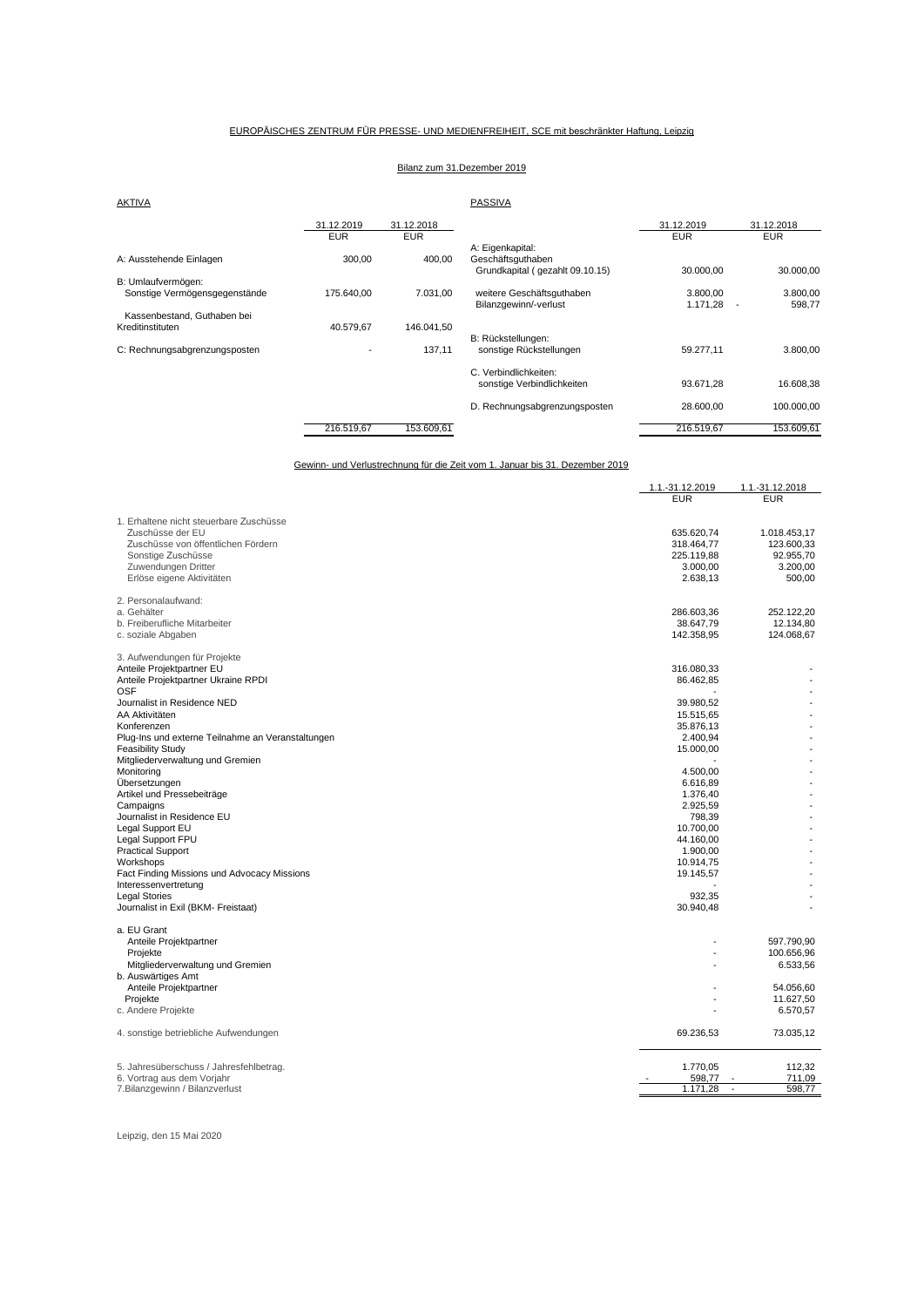#### Balance sheet at December 31, 2019

| Assets                       |                          |            | Liabilities                        |            |                                    |
|------------------------------|--------------------------|------------|------------------------------------|------------|------------------------------------|
|                              | 31.12.2019               | 31.12.2018 |                                    | 31.12.2019 | 31.12.2018                         |
|                              | <b>EUR</b>               | <b>EUR</b> |                                    | <b>EUR</b> | <b>EUR</b>                         |
|                              |                          |            | A: Shareholders' equity:           |            |                                    |
| A: Subscribed capital unpaid | 300,00                   | 400,00     | Credit balance                     |            |                                    |
|                              |                          |            | Registered capital (paid 09.10.15) | 30.000,00  | 30.000,00                          |
| B: Current assets:           |                          |            |                                    |            |                                    |
| Other assets                 | 175.640,00               | 7.031,00   | Other subscribed capital           | 3.800,00   | 3.800,00                           |
|                              |                          |            | Accumulated profit/ loss           | 1.171,28   | 598.77<br>$\overline{\phantom{a}}$ |
| Cash at bank and in hand     | 40.579,67                | 146.041,50 |                                    |            |                                    |
|                              |                          |            | B: Provisions:                     |            |                                    |
| C: Prepaid expenses          | $\overline{\phantom{a}}$ | 137,11     | other Provisions                   | 59.277,11  | 3.800,00                           |
|                              |                          |            | C. Creditors/ Liabilities:         |            |                                    |
|                              |                          |            | other liabilities                  | 93.671.28  | 16.608,38                          |
|                              |                          |            | D. Deferred income                 | 28.600,00  | 100.000,00                         |
|                              | 216.519,67               | 153.609,61 |                                    | 216.519,67 | 153.609,61                         |

Profit and Loss Account for the Period from January 1 to Dezember 31, 2019

|                                                                            | 1.1.-31.12.2019 | 1.1.-31.12.2018  |
|----------------------------------------------------------------------------|-----------------|------------------|
|                                                                            | <b>EUR</b>      | <b>EUR</b>       |
| 1. Received non-taxable grants                                             |                 |                  |
| Grants of the EU                                                           | 635.620,74      | 1.018.453,17     |
| Grants of public donors                                                    | 318.464,77      | 123.600,33       |
| Other grants                                                               | 225.119,88      | 92.955,70        |
| Donations of third parties                                                 | 3.000,00        | 3.200,00         |
| Revenues own activities                                                    | 2.638,13        | 500,00           |
|                                                                            |                 |                  |
| 2. Staff costs:                                                            |                 |                  |
| a. Wages and salaries                                                      | 286.603,36      | 252.122,20       |
| b. Freelance employees                                                     | 38.647,79       | 12.134,80        |
| c. Social security and pension expenses                                    | 142.358,95      | 124.068,67       |
| 3. Expenditures for projects                                               |                 |                  |
| share project partner EU                                                   | 316.080,33      |                  |
| share project partner Ukraine RPDI                                         | 86.462,85       |                  |
| <b>OSF</b>                                                                 |                 |                  |
| Journalist in Residence NED                                                | 39.980,52       |                  |
| Foreign Affairs Activities                                                 | 15.515,65       |                  |
| conferences                                                                | 35.876,13       |                  |
|                                                                            | 2.400,94        |                  |
| Plug-Ins and external events and participation<br><b>Feasibility Study</b> | 15.000,00       |                  |
| member management and boards                                               |                 |                  |
| monitoring                                                                 | 4.500,00        |                  |
| translation                                                                | 6.616,89        |                  |
| aricle and press materials                                                 | 1.376,40        |                  |
|                                                                            |                 |                  |
| campaigns                                                                  | 2.925,59        |                  |
| Journalist in Residence EU                                                 | 798,39          | ä,               |
| Legal Support EU                                                           | 10.700,00       |                  |
| Legal Support FPU                                                          | 44.160,00       |                  |
| <b>Practical Support</b>                                                   | 1.900,00        |                  |
| Workshops                                                                  | 10.914,75       |                  |
| Fact Finding Missions and Advocay Missions                                 | 19.145,57       |                  |
| Lobbying                                                                   |                 |                  |
| <b>Legal Stories</b>                                                       | 932,35          |                  |
| Journalist in Exil (BKM- Freistaat)                                        | 30.940,48       |                  |
| a. EU Grant                                                                |                 |                  |
| Shares projcet partner                                                     |                 | 597.790,90       |
| Projects                                                                   |                 | 100.656,96       |
| Membermanagement and boards                                                |                 | 6.533,56         |
| b. German Federal Foreign Office                                           |                 |                  |
| Shares projcet partner                                                     |                 | 54.056,60        |
| Projects                                                                   |                 | 11.627,50        |
| c. Other projects                                                          |                 | 6.570,57         |
|                                                                            |                 |                  |
| 4. Other operating charges                                                 | 69.236,53       | 73.035,12        |
| 5. Profit or loss for the financial year                                   | 1.770,05        | 112,32           |
| 6. Balance carried forward                                                 | 598,77          | 711,09           |
| 7. Accumulated profit                                                      | 1.171,28        | 598,77<br>$\sim$ |

#### Leipzig, May 15, 2020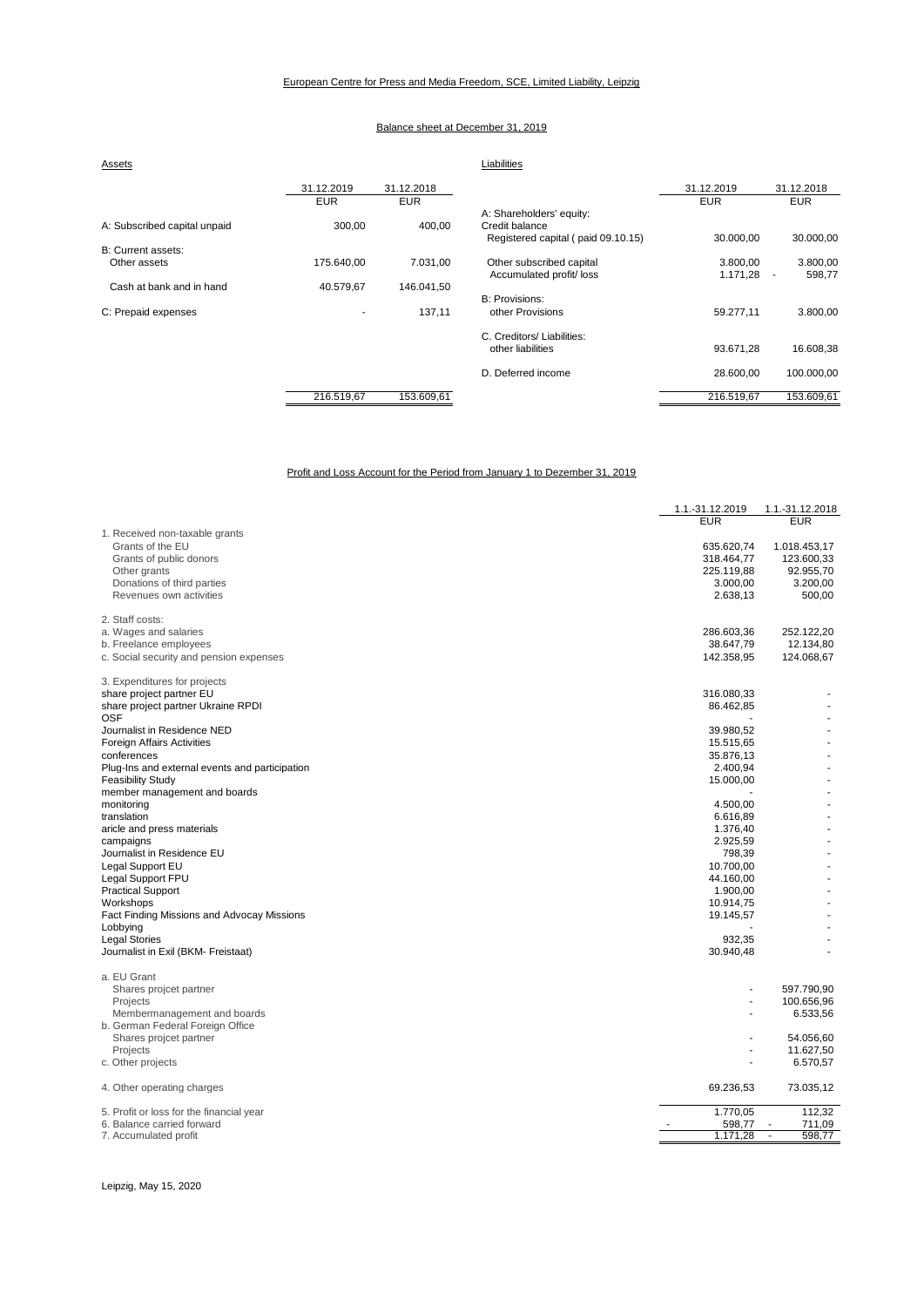# European Centre for Press and Media Freedom, SCE, Limited Liability, Leipzig

# **Notes to the Financial Statements 2019**

| Other assets                               |            |
|--------------------------------------------|------------|
| other assets in line with 2019             | 5.405,84   |
| grants due for 2019                        | 160.432,63 |
| deposit up to one year                     | 3.296,53   |
| deposit bigger one year                    | 6.505,00   |
|                                            | 175.640,00 |
| <b>Other operating charges</b>             |            |
| travel costs employees                     | 21.538,17  |
| Rent                                       | 10.020,00  |
| Legal- and consulting costs                | 1.712,53   |
| Telephone + IT                             | 9.539,81   |
| PR materials                               | 2.015,81   |
| VAT for foreign services not deductable    | 5.065,30   |
| other costs + stamp                        | 904,97     |
| Training for employees                     | 2.267,99   |
| bank fees                                  | 3.421,14   |
| costs for membership adminsitration/boards | 2.707,84   |
| office supply                              | 3.305,80   |
| Others $<$ TEUR                            | 6.737,17   |

**69.236,53**

The poject periods are not congruent to the financial year of ECPMF. In total about TEUR 100 are deferred for projectcosts after the financial year.

There are no liabilities outside this statement.